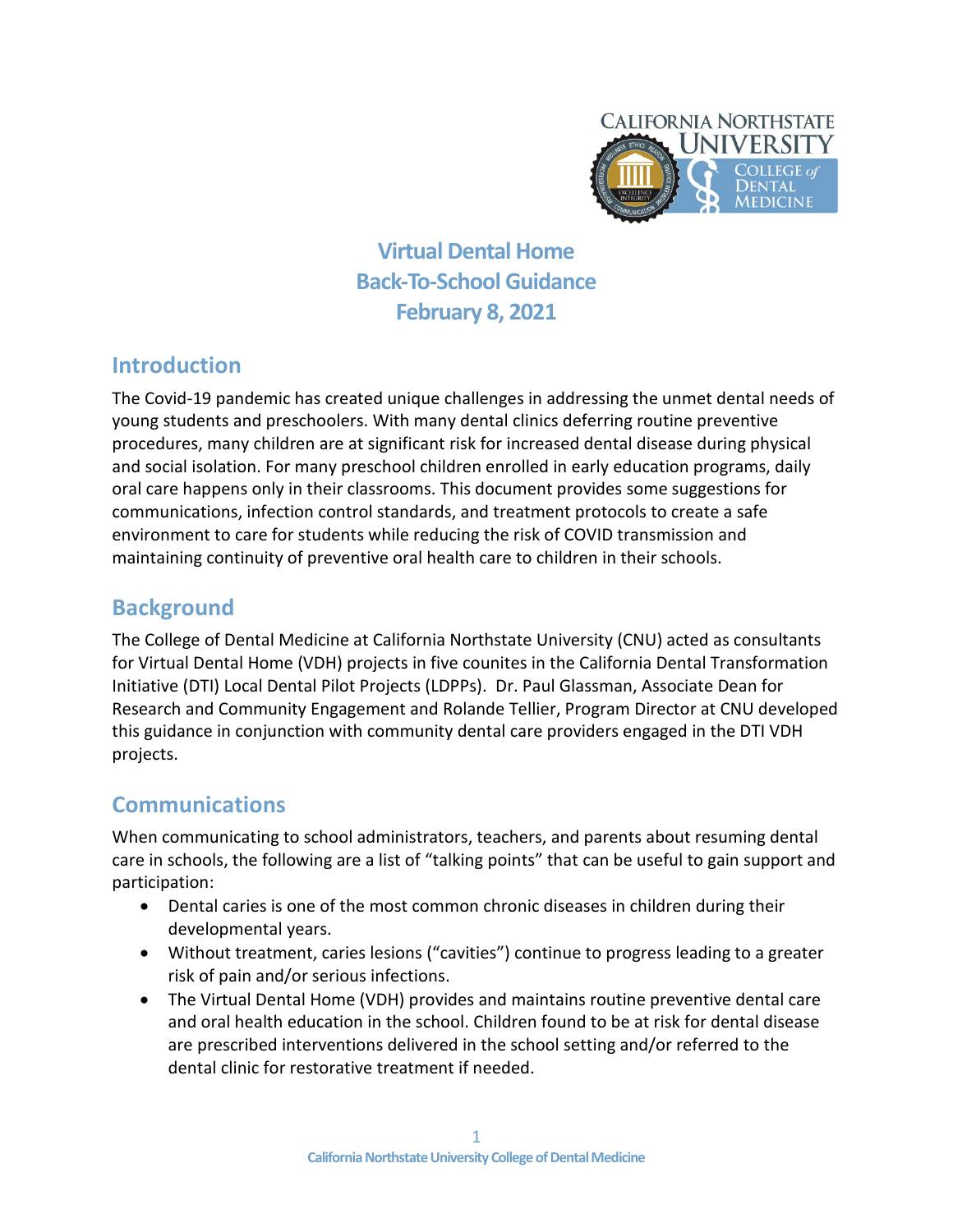# **Communication Tools**

Building upon the relationships that you have forged at the schools, there are many communication tools you can use to inform parents that VDH services will be resuming. Engage school nurses, teachers, and administrators to help you spread the word. The following are examples of materials that can be created to help communicate the importance and availability of re-started dental services:

- Handouts/flyers send communication home with students; have these materials available in the office, or other locations where parents may gather. We have included a sample flyer at the end of this document.
- Posters consider posting in the nurse's office, main office, or at drop off/pick-up areas.
- E-mail/text send electronic communication to your already established VDH patients and let them know services are starting again with a reminder of when their next recall should be.
- School website/newsletter ask the administration to include information on the VDH on their website or in newsletters that go to parents. If possible, consider an email blast from the school announcing that VDH services will resume.

## **Clinical Procedures and Considerations**

#### **Where to provide services**

It is advisable to provide VDH services in a well-ventilated room isolated from other teachers and students. An empty classroom, meeting room, or auditorium are good options. Consider turning on air conditioners, ceiling fans, open windows and/or doors (if weather permits) to increase room air flow. Display VDH signage outside the room to prevent school personnel or other students from entering the treatment area. Another option is the school's cafeteria if it is not being used because student meals are catered and/or lunches are served in the classrooms.

Another appropriate setting for the dental team is to set up a VDH clinic outdoors if a power source and Wi-Fi or direct internet access is available and weather permits. A pop-up canopy or shade structure is helpful for delivering patient care. Consider school lunch tables under an awning or sunshade as a treatment option.

#### **Pre-Appointment Screening of Patients**

The VDH team should try to follow the same Covid-19 screening protocols as are followed in their practice/health center. The best situation is if children are screened by school personnel prior to being allowed onto the school campus. The VDH team should determine the school symptom screening policies for student and staff and ensure their practices follow CDC and CDE recommendations including:

- Having adequately trained staff performing Covid-19 screening procedures
- Daily student health checks, temperature screening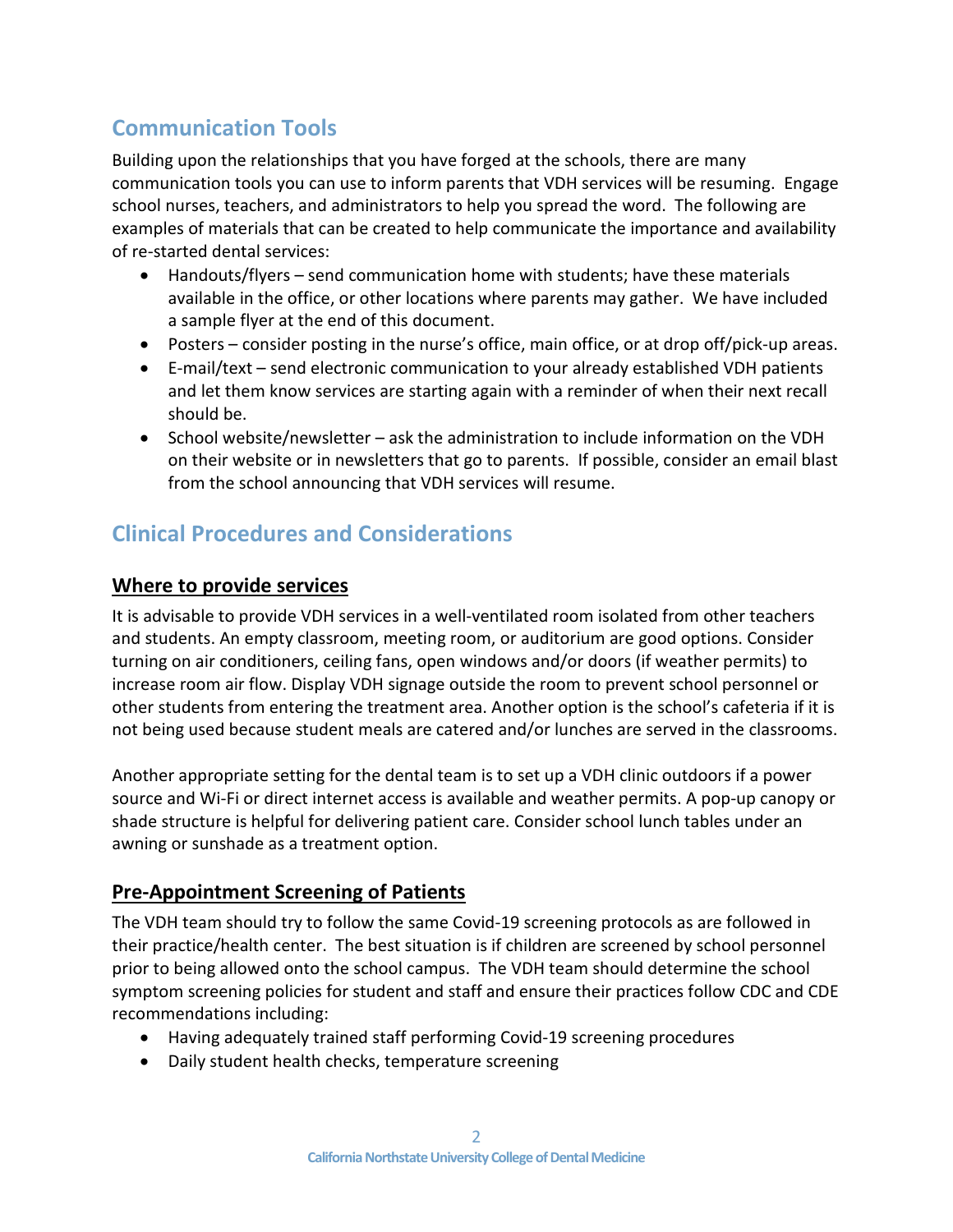- Availability of hand washing stations, hand sanitizer, no touch trash receptacles, and face coverings
- If needed, having the dental team perform a second temperature check prior to the dental appointment
- If appropriate screening measures are not being performed by school personnel, the dental team can decide if additional screening measures are needed
- Becoming familiar with Center for Disease Control [\(https://www.cdc.gov/coronavirus/2019-ncov/hcp/clinical-care.html\)](https://www.cdc.gov/coronavirus/2019-ncov/hcp/clinical-care.html) and California Dept of Education [\(https://www.cde.ca.gov/ls/he/hn/coronavirus.asp\)](https://www.cde.ca.gov/ls/he/hn/coronavirus.asp) policies for best practices, recent policy changes, and current information/updates.

### **Infection Control and PPE**

Consider the services the VDH team will be providing and determine the level of PPE needed. Understand clinic/health center policy for donning/doffing procedures and implement protocols on school campus.

Other infection control measures can include:

- Consult with the school's operations/facility staff to determine the degree of air filtration present in the facility. If feasible, become familiar with the room's air flow patterns and design the VDH set-up and patient chair position to maximize ventilation in the treatment room.
- Consider a portable HEPA air filtration unit if a higher rate of ventilation is needed.
- Limit the number of patients in the treatment room to one and only allow the patient, the VDH team, and student support staff in the room. Family members and school advocates should be asked to remain outside the VDH treatment area.
- Take steps to ensure all persons who enter the treatment room are masked and perform hand hygiene before entering and after leaving the facility. If a student presents without a mask, supply him/her a facemask, and if needed, help cover the student's mouth and nose until they need to remove the mask to accomplish dental procedures. Provide hand sanitizer at the entrance and around the treatment area.
- Based on ADA/CDC guidance, all PPE should be discarded after each patient. During a public health emergency, the clinic/health center may adopt interim policies during a supply shortage of PPE.
- Be familiar with CDC guidelines if the clinic/health center implements temporary policies such as reprocessing and extended use measures. Resume standard practices when PPE supply has increased.

### **Disinfection**

Some good practices for disinfection of the treatment area in a school environment include:

• Schedule appointments to allow adequate time between patients for complete cleaning and disinfection and sufficient time for air exchange to remove potentially infectious particles in the treatment area.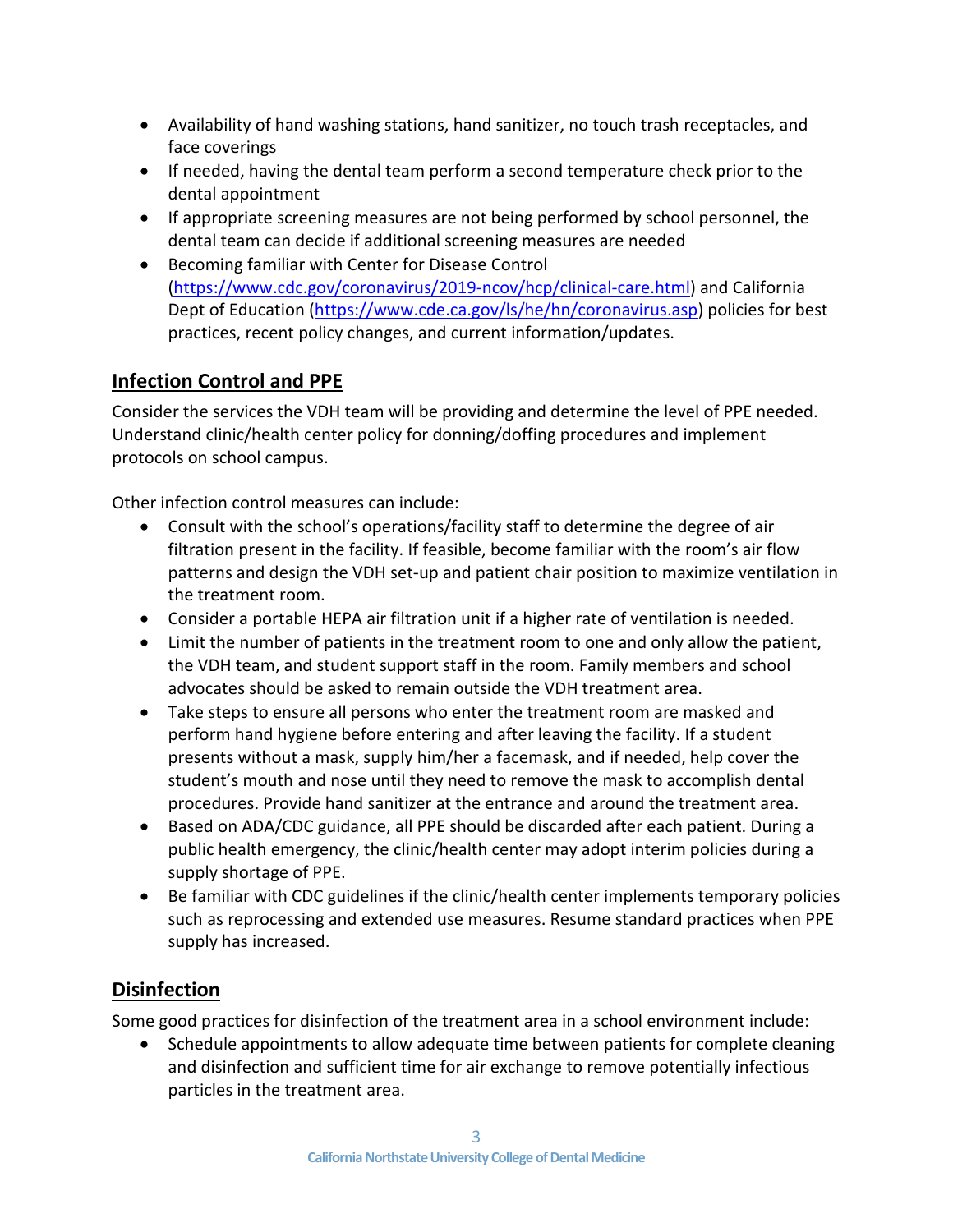- Assess the treatment area and determine the boundaries inside and around the workspace that should also be covered. Cover every working surface by draping plastic material over tables and student chairs, and cover all dental equipment using barrier tape and plastic sleeves
- Follow standard practices for infection control and include the cleaning/disinfection of high touch surfaces like doorknobs, switches, keyboards and handles in and around the treatment area. Special consideration should be made to allow additional time before for proper ventilation and thorough cleaning/disinfection of all surfaces and equipment in the treatment area before resuming dental care on the next patient
- Only use recommended products that meet the EPA registered hospital-grade disinfectant and ensure proper contact times indicated on the product label are followed to be effective against SARS-/CoV-2 and other acute respiratory illnesses.

### **Considerations for Non-Aerosol Generating Procedures**

Routine VDH Procedures are safe to provide in school-based settings. The provision of minimally invasive dental procedures is unlikely to generate aerosols (airborne droplets or spray) due to no use of air/water syringes, ultrasonic scalers, or rotary/polishing handpieces. Some examples include:

- Preventive procedures such as application of Fluoride Varnish and/or Silver Diamine fluoride, taking radiographs and photographs, oral health education, and prophylaxis using hand scalers or a toothbrush with gentle brushing can be completed with no aerosol generation
- Avoid droplets or aerosols by having students expectorate into tissues or paper towels
- Patients with diagnosed caries should be given priority for Interim Therapeutic Restorations and/or sealants.
- Glass ionomer-based materials are recommended for both sealant and restorative procedures. They are easy to use, are moisture tolerant, have short prep and setting time, and release fluoride which promotes remineralization of tooth structure. They care be placed without generating aerosols by:
	- o Using cotton rolls and dry angles for isolation
	- o Using cotton pellets, swabs, or gauze to rinse, dry, clean, and condition teeth
	- o Removing soft carious materials with spoon excavators
	- o Contouring the material after placement with a gloved finger or carver.
- If it turns out that the patient requires an aerosol generating procedure, consider the use of a portable HEPA air filter unit or refer child to health center/dental clinic where high flow suction and specialized equipment can be utilized.

## **Behavior and Mental Health**

With physical and social isolation, economic instability, and school district closures, there is the potential for increased risk of children being under stress or experiencing neglect or even abuse during the COVID pandemic. Isolation and quarantine have left many students without their usual protection and support systems (teachers, friends, trusted adult) that their schools may